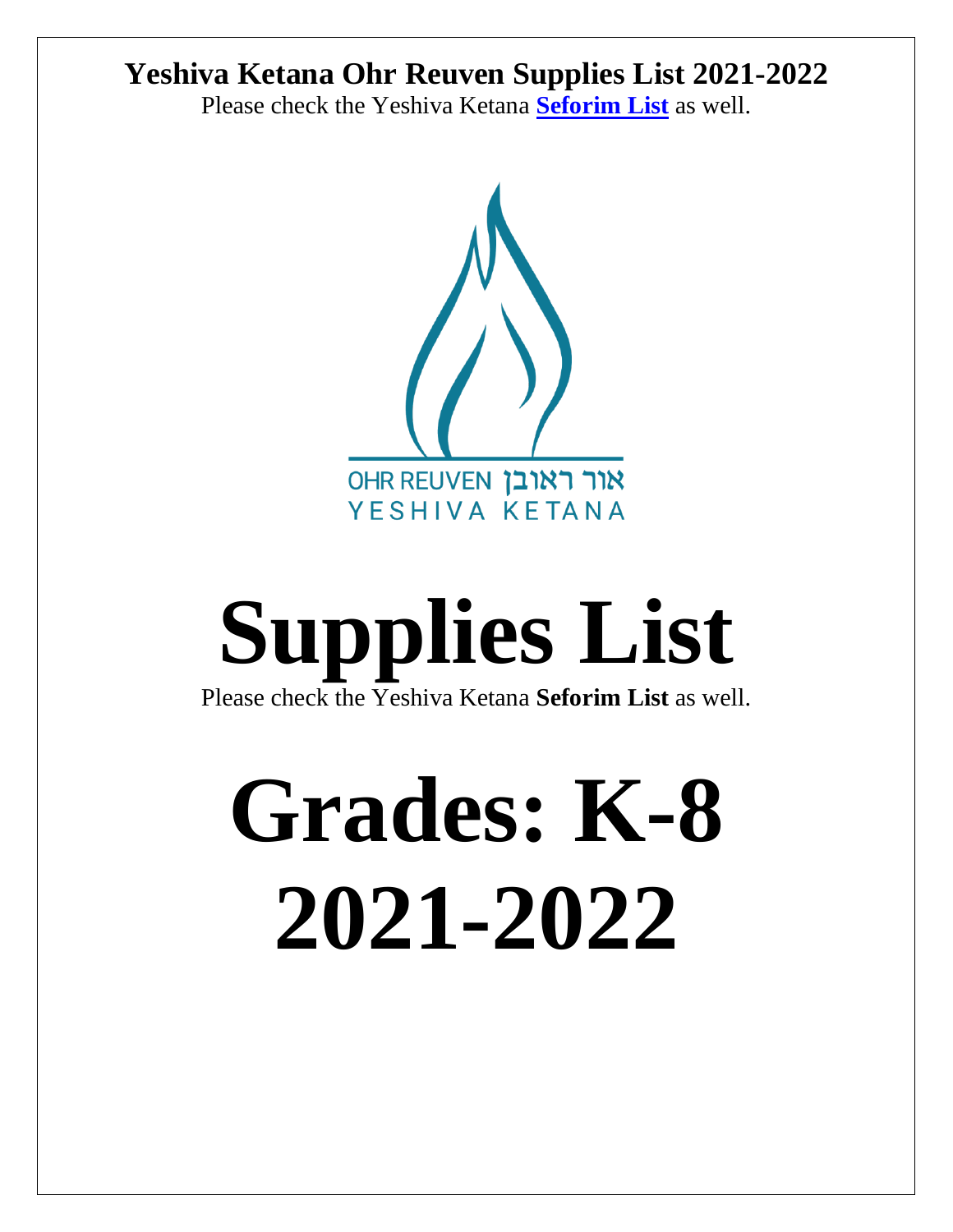Please check the Yeshiva Ketana **[Seforim List](https://ohrreuven-my.sharepoint.com/personal/rmeisels_ohrreuven_com/Documents/Office%20Folder/Year%20End%20and%20Beginning/5782%20School%20Year/Seforim%20List%2021-22-%20new%20(1).docx)** as well.

| <u>KINDERGARTEN</u><br>Please bring the supplies with you on orientation day to help the | <b>THIRD GRADE</b>                                                                                                         |
|------------------------------------------------------------------------------------------|----------------------------------------------------------------------------------------------------------------------------|
| first day of school go more smoothly.                                                    | <b>General Supplies:</b>                                                                                                   |
| $\Box$ 1 Backpack labeled (backpack must be large enough to fit a<br>folder)             | 3 glue sticks                                                                                                              |
| $\Box$<br>1 Vinyl smock with long sleeves (no cloth or short-sleeved                     | 1 scissors                                                                                                                 |
| smocks, please) labeled                                                                  | 36 sharpened Pencils                                                                                                       |
| 1 Complete change of clothes- labeled and placed in a                                    | 2 sharpeners with covers                                                                                                   |
| Ziploc bag                                                                               | 1 scotch tape                                                                                                              |
| $\Box$ \$15 to cover supplies for the whole year                                         | 3 boxes of tissues                                                                                                         |
| <u>PRE-1A</u>                                                                            | 1 box crayons or colored pencils                                                                                           |
| Please bring the supplies with you on orientation day to help the                        | 2 erasers                                                                                                                  |
| first day of school go more smoothly.                                                    | 1 box baby wipes                                                                                                           |
| $\Box$ 1 Backpack labeled – Big enough to hold a large loose-leaf                        | For Limudei Kodesh:                                                                                                        |
| 1 Complete change of clothes- labeled in a Ziploc bag -                                  | 2 1-inch binders                                                                                                           |
| (please include one short sleeve and one long sleeve shirt.)                             | 5 dividers                                                                                                                 |
| Please ensure that every single item of clothing in the bag is<br>labeled.               |                                                                                                                            |
| 1 Vinyl smock with long sleeves (no cloth or short-sleeved                               | 1 pack loose-leaf paper                                                                                                    |
| smocks, please) labeled                                                                  | \$3 for Homework Folder                                                                                                    |
| \$32 to cover supplies for the whole year including the Kriah<br>book                    | 1 box large zip lock bags (gallon)<br><b>For General Studies:</b>                                                          |
| $\Box$ Three boxes of challah bags.                                                      | *Please note that some supplies will be collected for classroom                                                            |
|                                                                                          | use.                                                                                                                       |
| <u>FIRST GRADE</u>                                                                       | 1 Package Wide-Ruled Loose-Leaf Paper                                                                                      |
| 1 Backpack labeled - Big enough to hold a large loose-leaf                               | 2 Red Pens                                                                                                                 |
| \$60 to cover supplies for the whole year (including two Bright                          | 2 Blue Pens                                                                                                                |
| Beginnings Workbooks)                                                                    | Supplies Box (to fit all supplies)                                                                                         |
| <b>SECOND GRADE</b>                                                                      | 3 Different colors fine point Dry Erase Markers                                                                            |
| General Supplies:                                                                        | \$3 for specific supplies                                                                                                  |
| $\Box$ 3 dozen sharpened pencils                                                         |                                                                                                                            |
| $\Box$ 2 erasers                                                                         | <b>FOURTH GRADE</b><br><b>General Supplies:</b>                                                                            |
| Small scissors                                                                           | 1 scissors                                                                                                                 |
| $\Box$ Crayons or markers                                                                |                                                                                                                            |
| $\Box$ 4 glue sticks                                                                     | 1 glue stick                                                                                                               |
| $\Box$ 1 good strong sharpener                                                           | 1 reg. Elmer's glue                                                                                                        |
| 1 pair of headphones not airbuds                                                         | Eraser                                                                                                                     |
|                                                                                          | 1 Sharpener                                                                                                                |
| For Limudei Kodesh:<br>$\Box$ 1 one-inch sturdy binder                                   | 50 sharpened pencils with erasers * (20 will be placed<br>in our classroom pencil box) Write your initials on pencils with |
|                                                                                          | permanent markers.                                                                                                         |
| For General Studies:                                                                     | 10 blue or black pens                                                                                                      |
| * No backpacks with wheels                                                               |                                                                                                                            |
| 2 hard plastic two-pocket folders                                                        | For Limudei Kodesh:                                                                                                        |
| $\Box$ 1 sturdy small supply box (Must fit in the student's desk)                        | 2 yellow highlighters                                                                                                      |
| Small tissue box                                                                         | 1 box of markers                                                                                                           |
| 1 marble notebook                                                                        | 1 $1^{1/2}$ inch binder (to keep home)                                                                                     |
| 1 pencil case                                                                            | 1 1 <sup>1/2</sup> binder with 5 dividers (for yeshiva)                                                                    |
| \$3.00 to pay for special supplies (specific notebooks, etc.)                            | 4 <sup>th</sup> grade continued on next page                                                                               |
|                                                                                          |                                                                                                                            |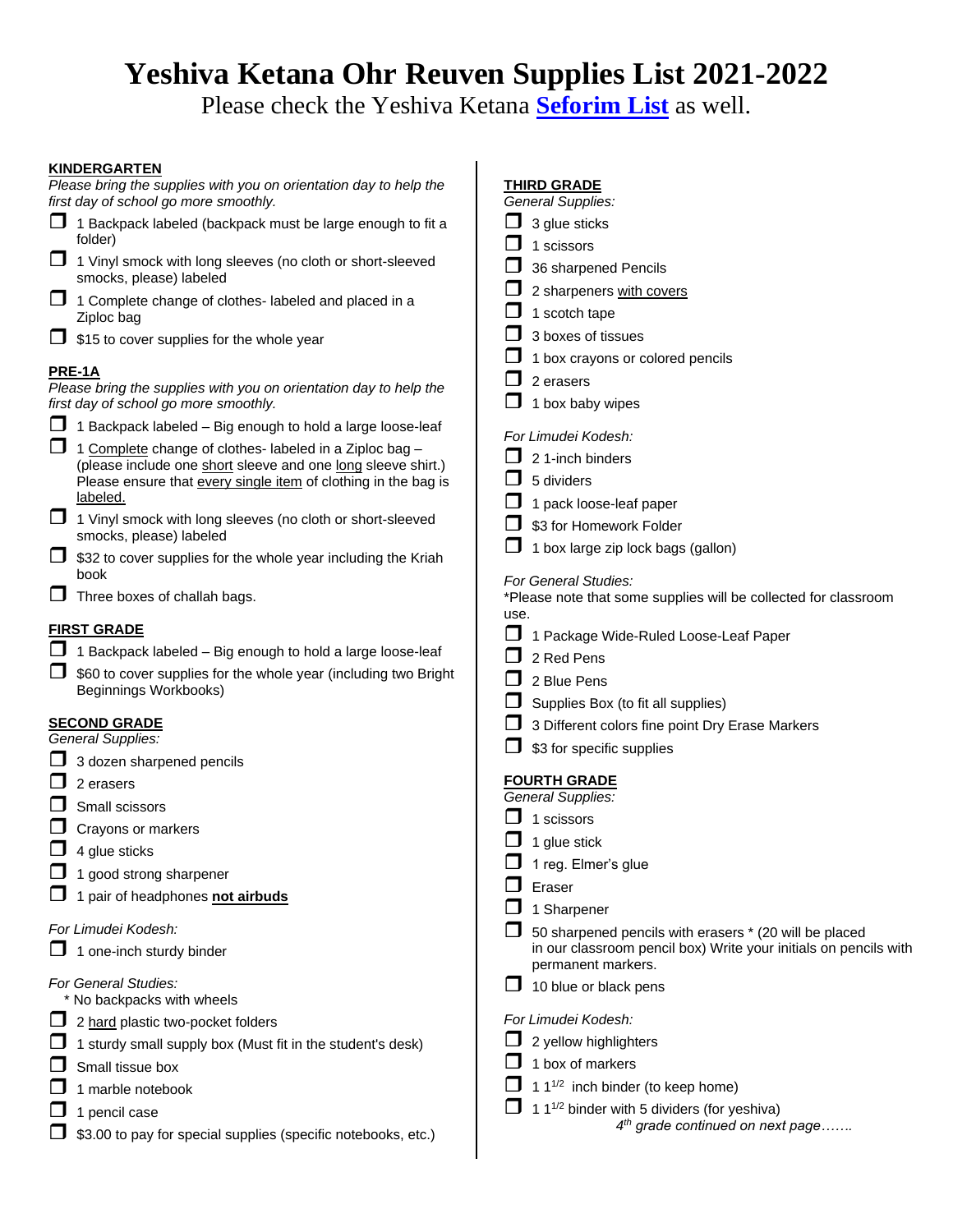Please check the Yeshiva Ketana **[Seforim List](https://ohrreuven-my.sharepoint.com/personal/rmeisels_ohrreuven_com/Documents/Office%20Folder/Year%20End%20and%20Beginning/5782%20School%20Year/Seforim%20List%2021-22-%20new%20(1).docx)** as well.

|                                                                                            | 1 pen/pencil case                                        |
|--------------------------------------------------------------------------------------------|----------------------------------------------------------|
| For General Studies:                                                                       | 1 pencil sharpener                                       |
| 20 pencils labeled with initials (3 sharpened pencils with<br>eraser in school every day*) | Set of markers                                           |
| Notebook Paper (100 sheets wide ruled with holes and                                       | Scotch taple<br>Mini stapler with staples                |
| margins) *<br>1/2 in. wide soft plastic loose-leaf notebook                                | For Limudei Kodesh:                                      |
|                                                                                            | 1 binder, 2 inch                                         |
| 5 thin dry-erase markers                                                                   | 5 dividers                                               |
| 3-4 red/green/purple pens (Used for correcting papers)                                     | 1 pack of loose-leaf paper (200 sheets)                  |
| 3 hard plastic folders with horizontal pockets (solid colors)                              | 1 two-pocket folders                                     |
| 1 composition notebook (about 100 pages)                                                   | 1 pack 4x6 index cards                                   |
| 1 spiral notebooks (One-subject, at least 100 pages)                                       |                                                          |
| Ruler (inches and centimeters)                                                             | For Science, English, and S.S.                           |
| *Paper and pencils tend to disappear rapidly. Keep an extra                                | 2 spiral notebooks                                       |
| supply at home, and replenish when necessary                                               | 3 two-pocket folders                                     |
| <b>FIFTH GRADE</b>                                                                         | 1 pack of dividers                                       |
| General Supplies:                                                                          | 1 1" or 1.5" binder                                      |
| 15 blue/black pens                                                                         | 2 packs loose-leaf paper                                 |
| 20 pencils and sharpener                                                                   | 2 square post it packs                                   |
| 4 packages of looseleaf paper                                                              | Math is after the 8 <sup>th</sup> grade list             |
| <b>Scissors</b>                                                                            | <b>SEVENTH GRADE</b>                                     |
| For Limudei Kodesh:                                                                        | <b>General Supplies:</b>                                 |
| 3 color highlighters                                                                       | Pens                                                     |
| 1 large binder, minimum 3 inches                                                           | Lots of pencils                                          |
| 1 pack dividers                                                                            | Pencil case                                              |
| 2 2 pocket folders                                                                         | Pencil sharpener                                         |
| 1 index card box                                                                           | <b>Scissors</b>                                          |
|                                                                                            | Set of markers                                           |
| 2 packs index cards<br>1 in. binder                                                        | For Limudei Kodesh:                                      |
|                                                                                            | 4 Folders                                                |
| <b>For General Studies:</b>                                                                | Loose leaf Binder with 6 sections (soft cover is better) |
| 1 - 2" Looseleaf (binder) with 5 dividers                                                  | 4x6 Index card box                                       |
| 1 composition notebooks                                                                    |                                                          |
| 5 dry erase markers                                                                        | Loose-leaf Paper                                         |
| I eraser                                                                                   | For Science, English, and S.S.                           |
| 5 folders: red, green, blue, yellow and orange                                             | 2 spiral notebooks                                       |
| 2 red pens                                                                                 | 3 two-pocket folders                                     |
| Tape and glue sticks                                                                       | 1 pack of dividers                                       |
| 2 1-subject spiral notebooks                                                               | 1 1" or 1.5" binders                                     |
| Pack of colored gel pens                                                                   | 2 packs loose-leaf paper                                 |
| <b>SIXTH GRADE</b>                                                                         | 2 square post it packs                                   |
| <b>General Supplies:</b>                                                                   |                                                          |
| 15 blue/black pens                                                                         | Math is after the 8 <sup>th</sup> grade list             |
| 2 red pens                                                                                 |                                                          |
| 10 sharpened pencils                                                                       | <b>EIGHTH GRADE</b><br><b>General Supplies:</b>          |